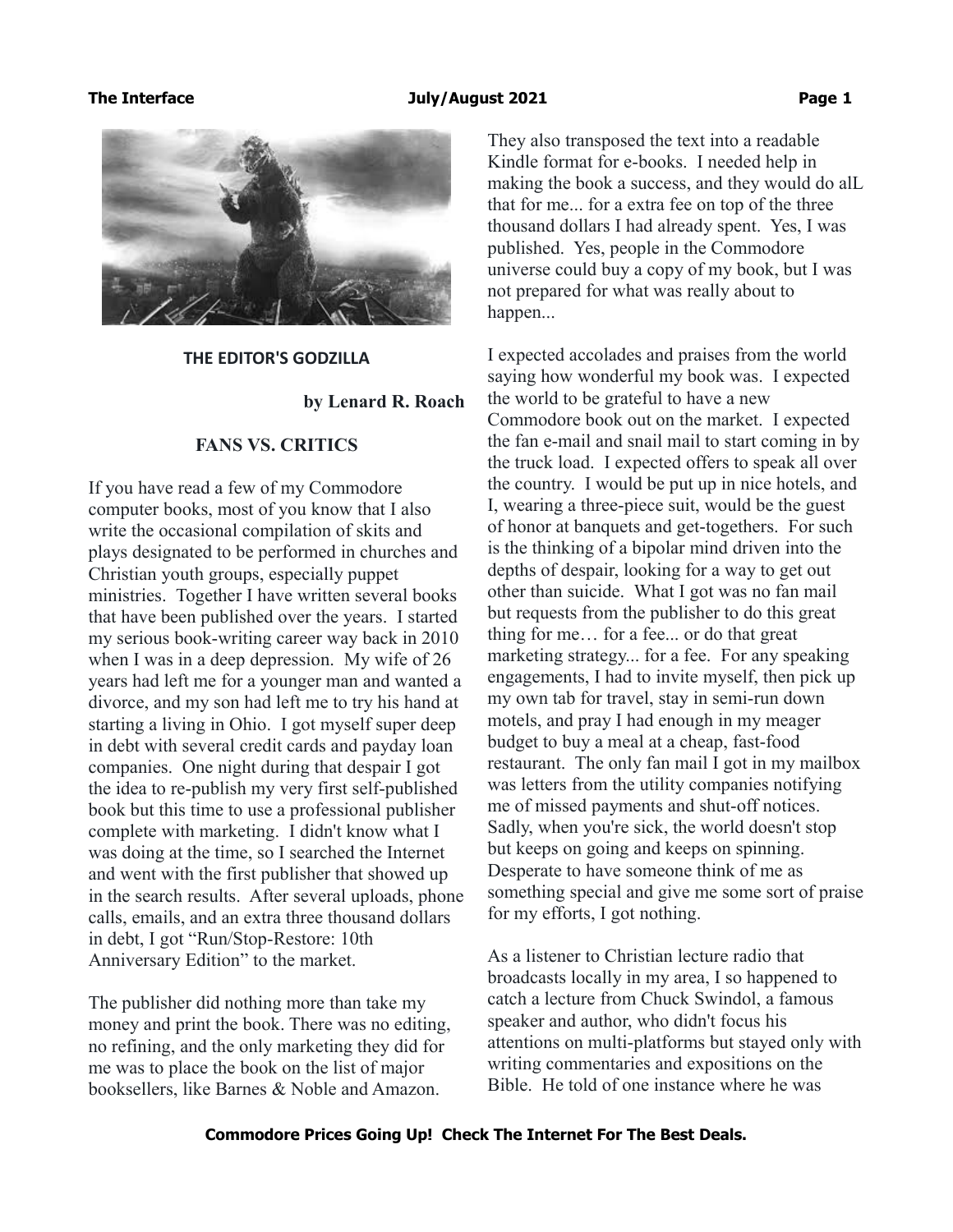bombarded with criticism from several organizations about one of his books that he published. He was contacted mainly by email and snail mail. It went on for months. He took the time to answer these critics with a gentle and polite tone to his words, but that only seemed to exasperate his critics even more, spawning new hate mail and criticism. Again, he answered these new messages with the same finesse and patience that became a person of his position. Again, even more hate mail came in over his email, in his mailbox, and now his telephone. He finally had had enough. He started putting aside all the hate and animosity that was coming from disgruntled sources and started reading only his mail and answering phone calls that thanked him for his work and let him know that he was doing a good job and to keep it up. Soon, he was only reading a few lines of a hateful letter or e-mail before throwing the entire document into the trash bin, but he kept the grateful mail on his desk, reading them from time to time to keep his spirits up and using their good words to prompt him to write even more books and commentaries. He developed what he called the "thick hide."

I was listening to this lecture in my car and had to pull over to the side of the road, because I was concentrating more on his words and less on where I was driving. His lecture hit home with me, and from then on out I decided that I would start to develop my own "thick hide." I got off work that afternoon, went home, and started on my second book by sitting down at my Commodore computer and, using Big Blue Reader, I started transposing the text out of GEOWrite and into something my laptop would understand. The results were the composition of my second ever book, "Skits For Second Hand Puppets: The Ten Commandments."

After the manuscript was completed, I knew it was time to start looking for a different publisher. I wasn't going to spend another three thousand dollars for absolutely shoddy workmanship,

empty promises, and tacked-on fees. At my parttime job at the convenience store, I met Paul R.M. Howell, a very successful man who was a transplant from the United Kingdom to the United States, and he was nice enough to share with me a publisher who published his books for free and only asked for forty percent of any sales made on the material. The publisher was Create Space. I had to come up with my own cover design, my own Internet advertising, (Create Space would upload my advertising to its website), and do my own editing and formatting of the manuscript to a pre-packaged layout provided on the website.

Tim, my great friend in middle Missouri, who so happened to be in the photography and computer graphics business as a hobby, was chosen to help with the cover design. He had in his collection thousands of graphics and photos that he created over the years since his move from Los Angeles to middle Missouri. As a friend, he did my second book cover layout, design, and upload for free.

Next was editing. I didn't know where to look for that. On the Internet, people would be glad to "professionally" edit your manuscript for a fee ranging anywhere from three hundred to fifteen hundred dollars. I was already deep in dutch debt so that was out. Then providence stepped up again. My oldest brother's wife, Wynn, spent her entire adult career as a cookbook editor before she retired. This is something I never knew about her. I asked her if she wouldn't mind looking at my manuscript, to which she obliged. It took her several weeks to go through the text with a finetoothed comb, but she cleaned up my manuscript and made it pristine and ready for the publisher. With this small team on my side, I felt like I was ready for anything.

Next were the critics. There was only one website that I knew of who was flaming my first Commodore book, and I was spending time answering their poodoo. I quickly logged off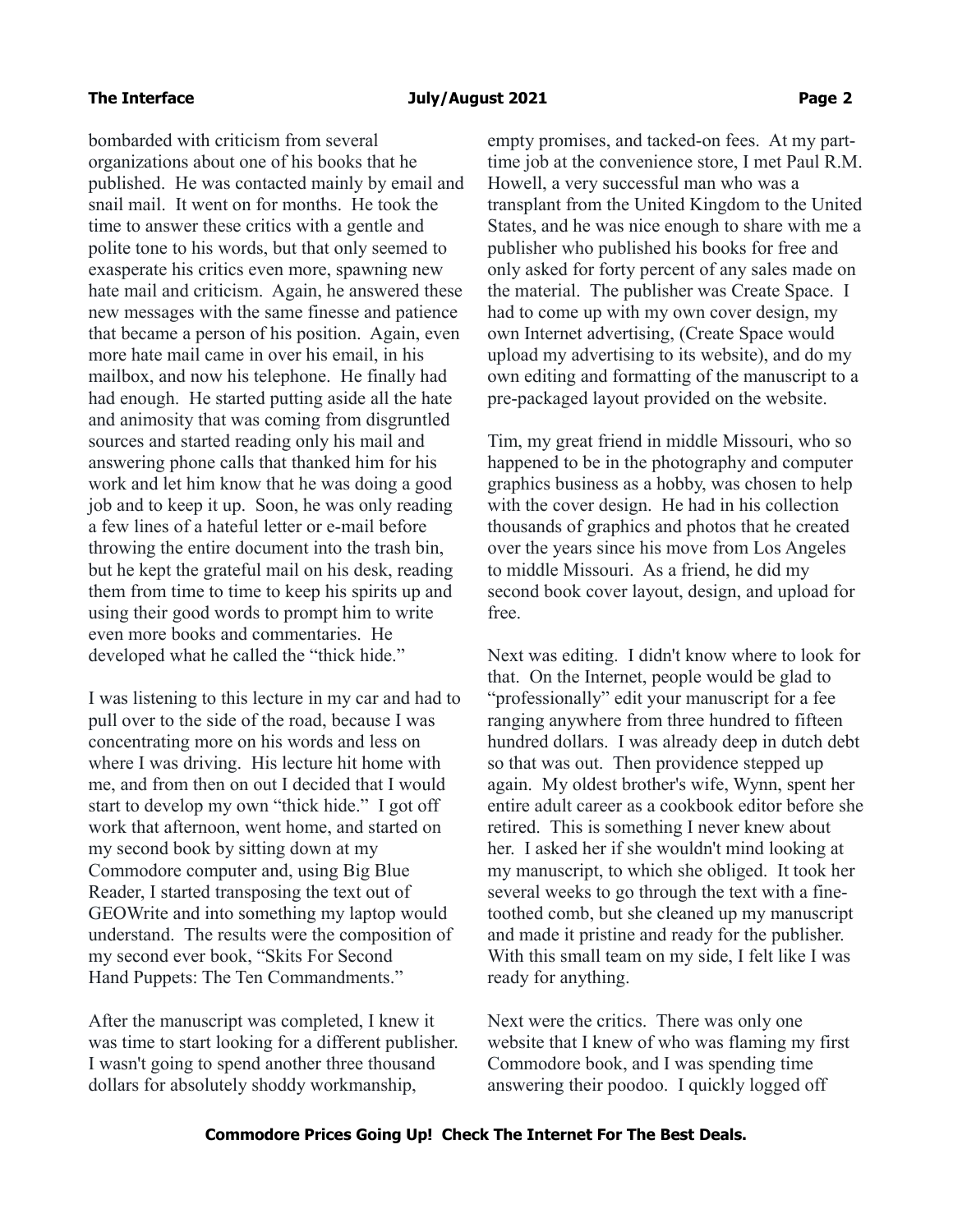from their server, never to log in again, and started to only hang out with people who thought that my writing was top dog and encouraged me to continue writing. My head cheerleader was my other sister-in-law, Tammy Lynn, who couldn't find the bad in anything. She and soon others were being put on the list of fans that really appreciated my books and wanted me to keep writing more.

One day as part of my job for Auto Zone, I stopped at one of stores in southwest Missouri. The employees at the store heard that I was a book writer and wanted samples of my last book. I found some at discount prices on the Internet (even the book sellers were turning into critics by keeping my book on the percent-off rack), bought them, and gave them to these employees. They ate it up! They called my writing "refreshing, a change from the norm, delightful, hilarious, inspiring, kick \*\*\*, he writes like the common man speaks," and other choice accolades that really sent me onto my word processor to create more writings. One employee read "Run/Stop-Restore" several times, got his wife to read it, and even got his youngest daughter to read it. Down in that little town in southwest Missouri, word-ofmouth was making me into a household name.

Though significantly small due to poor royalty negotiations, for awhile my bank account was increasing, and so was my fan base. Though I wasn't a success in the way where I could make a living at being a writer (I still had to work two jobs to make ends meet), I was no longer fighting my bipolarism, and I was enjoying life as a Commodore book writer and a skit book writer. The first skit book was launched, then right behind it a second skit book, then a double book release of my second Commodore compilation book, "Shift-Clr/Home," and my third skit book, "Twisted Parables." My editor asked me to never do another double release again. Too much work on her. That's okay. I was having fun, and my

readers were being entertained and were waiting for the next release.

To this day, I owe Chuck Swindol, that radio lecturer, a serious debt of gratitude. He took a depressed, down-on-his-luck person and lifted him up out of the miry clay and into the heavens of living his dream. What do I do with critics? I let them rant. The last time I checked the U.S. Constitution, we all have the freedom of speech to speak the way we want. Some people just don't have common sense to watch what they say. What do I do with hateful e-mails? Delete. What do I do with hateful snail mail? Trash. What do I do with grateful e-mails? I save them either on my laptop or in a folder on my computer. What do I do with grateful snail mail? I put them in a manila folder on my desk and pull them out from time to time and read them. Verbal accolades seem to stick best with me for some reason. I even get to talk to a few people who want to get their own books published someday. I encourage them the same way my fans encouraged me and tell them what my writing teacher told me many years ago, "Everything is publishable." You just have to find a genre to fit it in.

(Note from Robert Bernardo, Commodore Vegas Expo organizer: At the 2019 CommVEx, several attendees hovered around Lenard's table, wanting to buy his book(s) and wanting those books autographed by Lenard. In fact, he sold out the books he had brought. Lenard was indeed famous!)

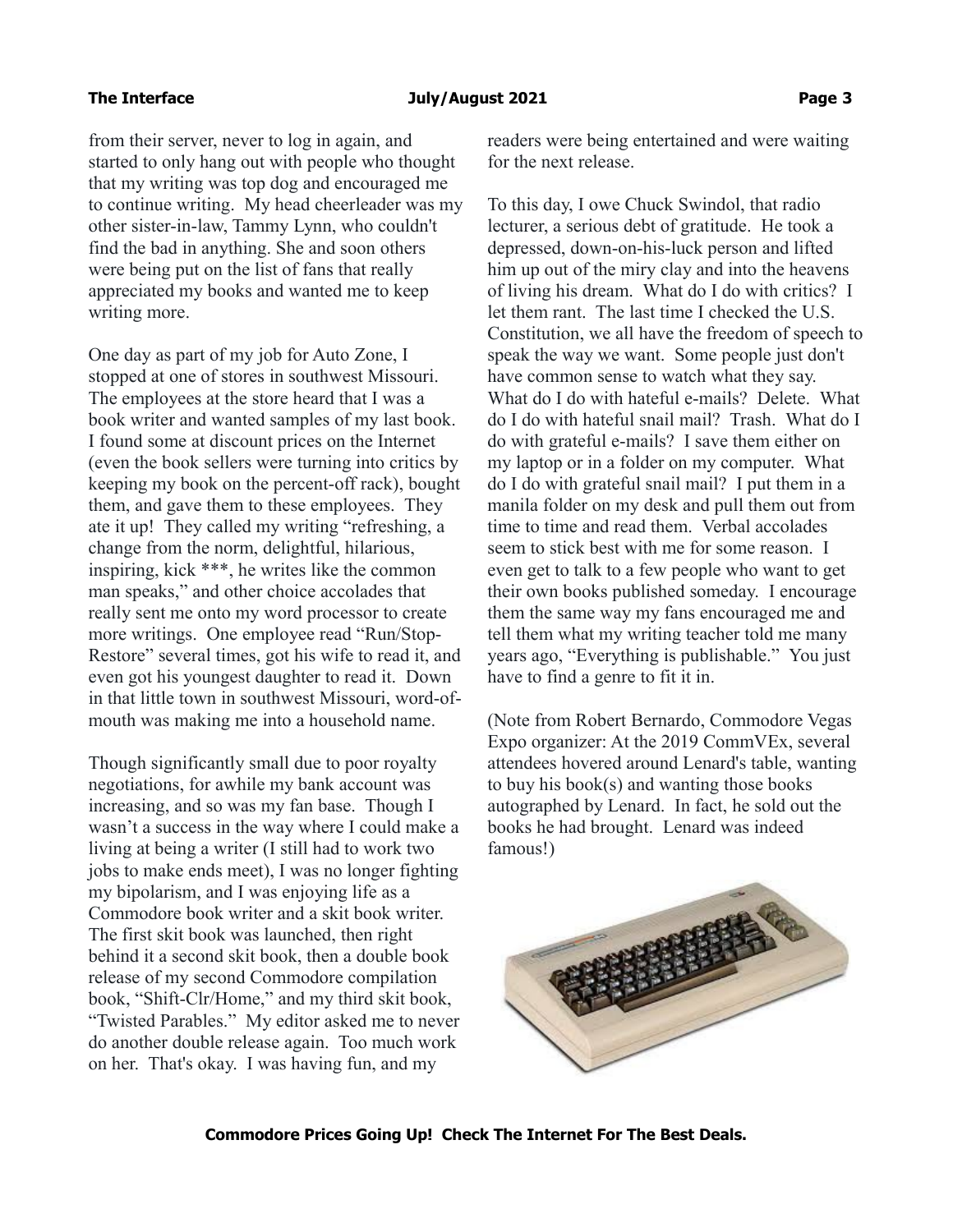



**The PETSCII files: Commodore Character Graphics**

**Rowan Lipkovits** discusses Commodore text art.

# **by Robert Bernardo & Dick Estel**

**July and August 2021**

**MONTHLY MEETING REPORTS**

We're still looking for that moment when pandemic restrictions are partially lifted and we can start having some sort of meetings again. Keep your eye close to this paper and the club website for any upcoming details.



(Robert Bernardo has been adding PETSCII graphics to the 1984 programs, Bible Games and Bible Scramble. This article reviews this art of keyboard graphics.)

Any computer that was going to use a command line interface desperately needed a character set, and despite their ultimate monstrous graphical capabilities, Commodore's machines were no exception.

As was usually the case (cf. SHARPSCII, ATASCII) they adopted a flavour of the venerable ASCII character set standard (oddly choosing this time around a 1963 version rather than the updated 1967 revision most other platforms ran with) and added a few tweaks particular to their anticipated needs – much as Intellivision baked a set of "running man" sprites into ROM for general use by its developers, Commodore's instructions for the PET designer Chuck Peddle and the son of its CEO Leonard Tramiel were to include shapes for card suits so as to facilitate easy BASIC production of conversions of cardbased parlour games.

But even after this spec was fulfilled, they still had a few extra spots left open in the character set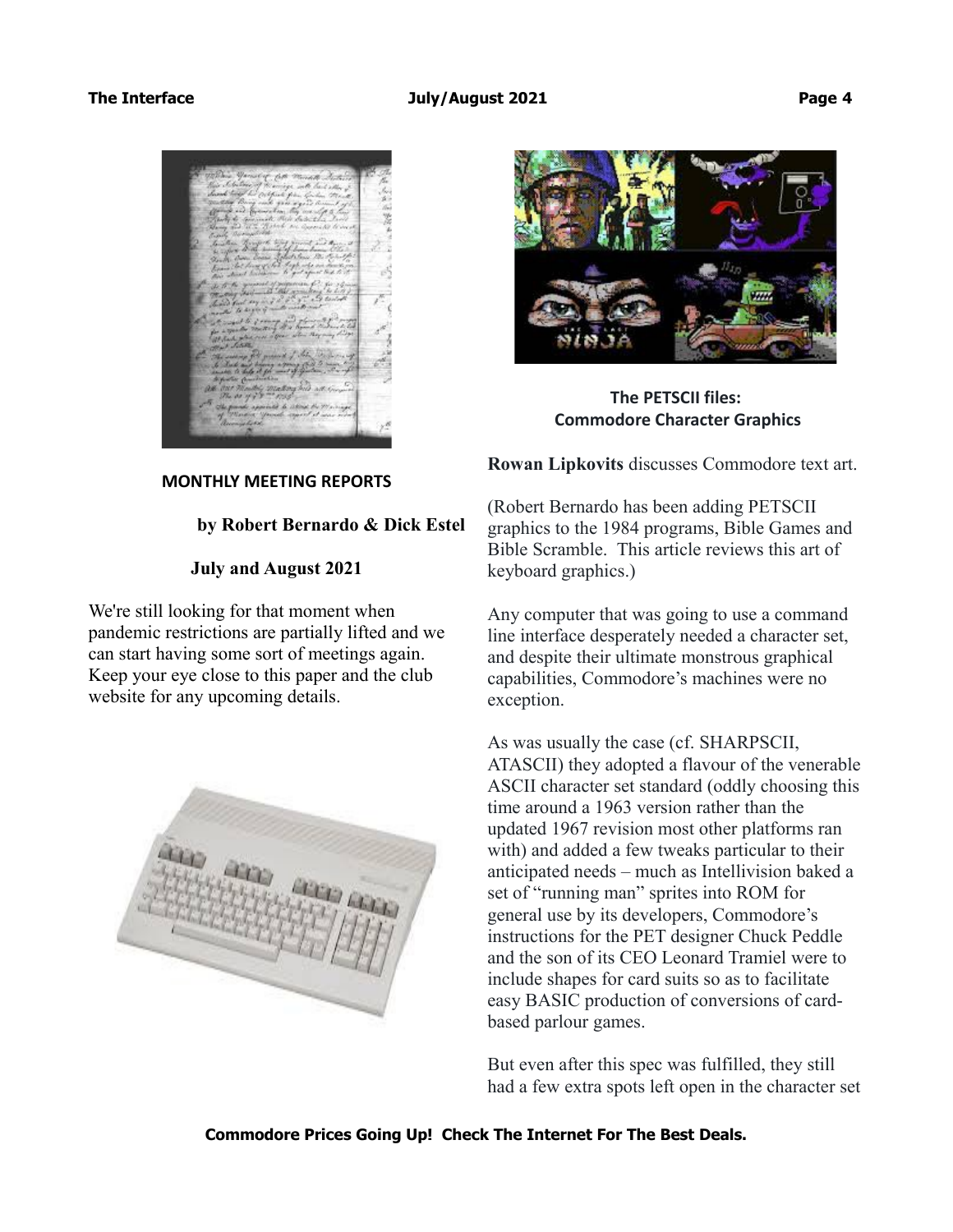(especially in its unshifted mode), and opted for reasons unknown to enrich it with a wealth of line-drawing characters and a handful of various shaded and unshaded boxes and fragments broken up at 90 and 45 degree angles, which yielded fertile ground down the line for such text-mode artists as would opt not to take advantage of the C64's renowned simplified hardware spritehandling, instead drawing pictures using not vectors or bitmaps, but mosaic-like pointillism using individual fixed-width text mode characters as picture elements.

But not for a while yet. The character set debuted on the Commodore PET in 1977 (hence the label; lacking an official title, it has also been described variously as CBM ASCII or PETASCII) where it could be put to work in glorious green monochrome.

The Commodore PET 2001, demonstrated at the Winter Consumer Electronics Show in 1977 and released later that year, was the first computer to feature an extended graphical character set. It needed it  $-$  it was the only graphics the PET had, not possessing any dedicated graphics modes. But that didn't stop programmers from writing clones of Space Invaders and Lunar Lander only using graphics characters!

While the PET was the first home computer with graphical characters, later machines such as the Atari 400/800 and the Sinclair ZX81 also had them, as well as Commodore's later models. It didn't take long for people to realise they could make static art images out of them, and even "movies" that were character-by-character recordings of artists manipulating the text-screen "canvas" to create rudimentary animation. Several parodies of classic movies were produced, including notable B-movies like King Kong.

It was not until four years down the line when PETSCII was inherited by the VIC-20 (with the same characters but a slightly altered aspect ratio to account for a different quantity of columns per screen) that you could finally set those wonderful characters alight in glorious colour! That machine was a respectable splash, followed shortly by its successor the Commodore 64 busting down the door over the next couple of years and introducing the PETSCII text mode to well over seventeen million users. (This achievement just about wound up the wild ride for the PETSCII standard, petering out with the C128 machine but not making the leap to Commodore's later Amiga line… But disregarding the C64's long lifespan on top of the heap, it continued to live on in the hearts and nostalgic memories of a generation of breadbox enthusiasts.)

Beyond its use in text mode BASIC programs run locally (got any twos? Go fish!) and floppy diskette file listing art, PETSCII found use on C64 bulletin board services, enhancing welcome splash screens, menus and interface elements (and even providing the backbone of primitive animations, chunky cartoons you could watch through your modem!) but failed to catch on quite like the PC's later analogues of ANSI art and ANSImation due to the relatively slow transfer speeds (a leisurely 1200 baud for all but the most daredevil test-pilot users) of consumer-level modems during the Commodore 64's period of market dominance in the home computer market.

Enter the demoscene. In their single-minded drive of one-upmanship to milk surprising performance out of hardware from prehistoric times, any underexplored (undocumented ideally) hardware or software quirk represents a rich vein of mad props just waiting to be discovered…just sometimes you need to bottle the hardware up and allow it to ferment for a couple of decades before new modes of thought reveal the miracles that were hiding there in the silicon in plain sight the whole time. And what they have found (really, what they have always known, but really started taking to heart around 2011, after it had been steeping for some 34 years) is that PETSCII,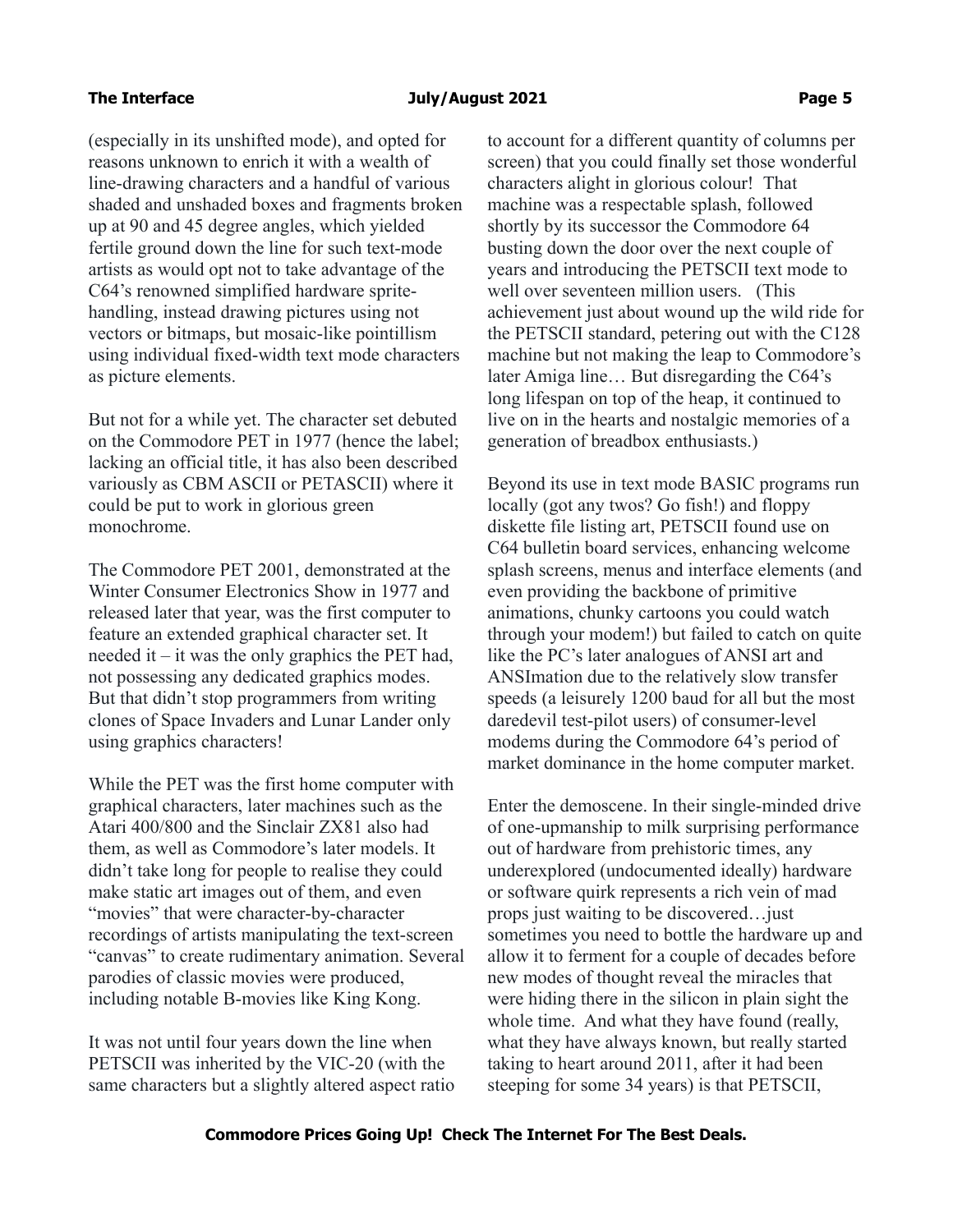### The Interface **Contract Contract 2021 Page 6** and Duly/August 2021

divorced of its original context (slow modem speeds with a hard upper limit imposed by the floppy diskette controller the modem attached to), can prove to be a perfectly serviceable alternative to its younger sibling ANSI art where singlescreen text mode art is concerned.

So here are some vital statistics about the features and limitations of the PETSCII visual art medium, and how it may be at variance from Other Text mode art formats you have experienced:

One screen is all you get. No epic ANSI art "scrollers" or "screeners" winding down the display like a tapestry. (Of course, if you are sufficiently clever, you can of course use PETSCII characters in a program of your own devising with beefier scrolling capabilities.)

The overall canvas, at  $40\times25$  characters, has a lower text mode resolution than the 80×25 you might have come to expect from MS-DOS, and while it shares a palette of 16 possible foreground colours, you have to choose a single colour for the background of the entire screen. (ANSI art, by contrast, offers 8 background colours by default on a character by character basis, plus 8 flashing ones.)

Speaking of colours, PETSCII does experience the bane of the 8-bit display – colour clash if too many different foreground colours are used too near to each other, which needs to be carefully managed, tiptoed around or brazenly ignored.

While PETSCII does offer two character sets – shifted and unshifted – artists must choose to use to sample exclusively from one or the other in their compositions, and never have the complete range of PETSCII character-combination possibilities at their disposal.

Belgian text mode artist Otium of Galza straddles both worlds, equally fluent in ASCII and PETSCII, and notes that while there is a burden of additional constraints imposed while drawing text mode art on the C64, handcrafted text mode art is already a delicate exercise in elegantly working around constraints… so drawing in PETSCII can be understood to be in a sense a purer, more condensed version of the ANSI drawing experience, where further minimalism yields greater virtuosity!

Marq of Fit happily coincided with wider demoscene casual interest in the medium in 2013 resulting from the CSDb forum's plain PETSCII graphics compo, releasing in that year his C64 native PETSCII editor (confusingly also named "PETSCII"); there are a number of other editing tools for that machine offering various feature sets, each with their own pros and cons (most notably varying output formats, each optimised for specific use cases)…

If you are both interested in PETSCII and a devotee of vintage hardware, you probably already have strong opinions about which flavour is best suited for your particular needs.

PETSCII has a compelling and distinct look, as can be testified to by the imitation of PETSCII limitations in C64 hi-rez graphics for purely aesthetic reasons, but for fans uninterested in committing to the constraints of emulation or vintage hardware use, operators of contemporary computers can take the PETSCII character set far with Vectorpoem's PLAYSCII drawing program and Grid Sage Games' REXPaint, regularly driven to its limits by UK text mode artist Polyducks – but beware that what these programs output merely looks like PETSCII, and will not be intelligible back on the mothership!

In addition to the PETSCII artists mentioned above, there are a number of further renowned and award-winning artists working in this medium. From within the demoscene, the curators of the Masters of Pixel Art books endorse the virtuous Scandinavians ilesj of Finland,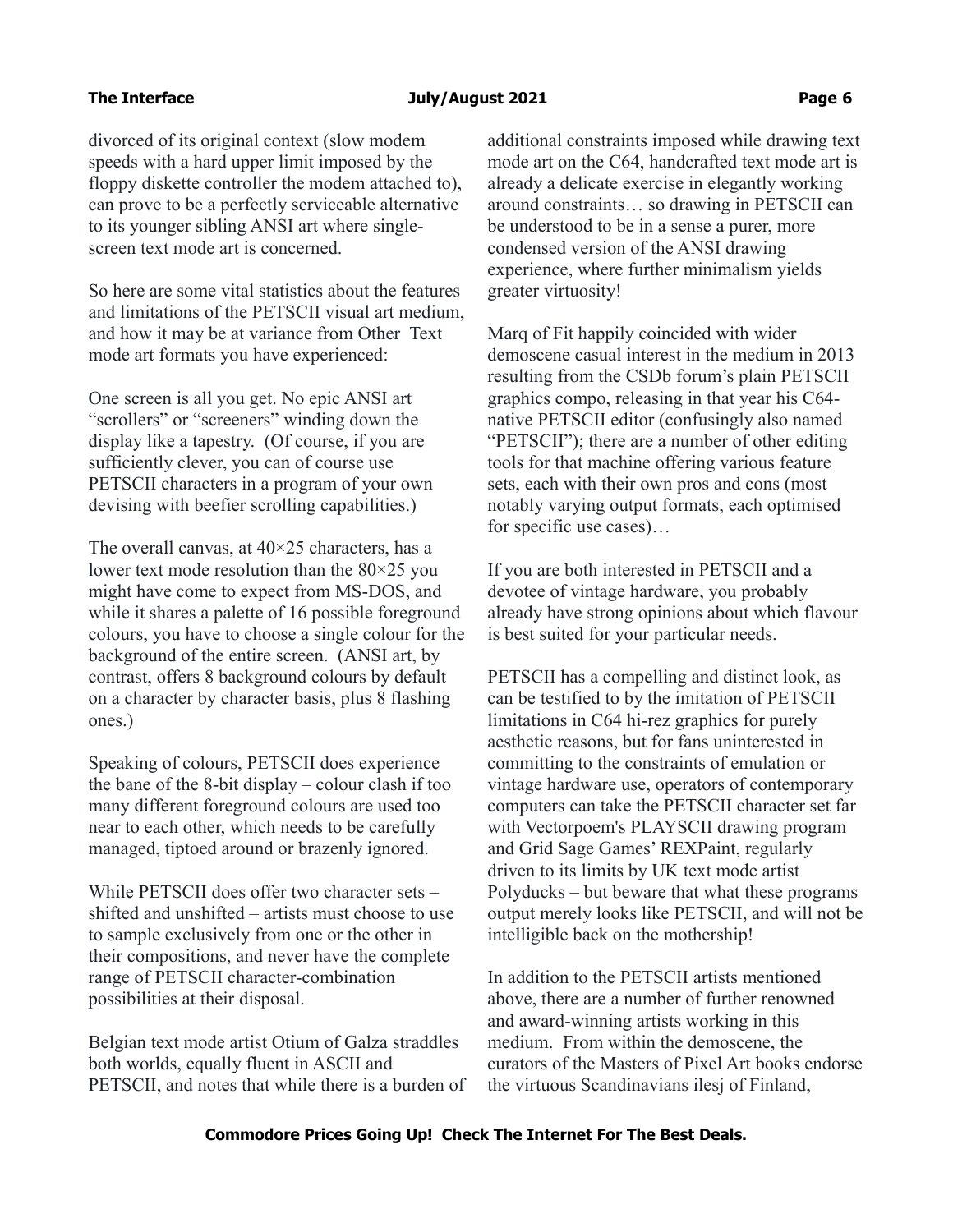Mermaid of Norway, and Redcrab and AcidT\* of Sweden, plus the masterful Balkan strains of iLKke of Serbia and Rexbeng of Greece.

But lest you mistake it for a purely European phenomenon, you can also find PETSCII art practiced in very different ways from out of the demoscene's shadow by PetsciiCola in Argentina and Ailadi in Shanghai, making for a truly global medium.

---

Contributor **Rowan Lipkovits** heads Vancouver computer arts group MiSTiGRis. Founded in 1994, MiST released art packs until 1998, then went on hiatus until returning with a 20th anniversary pack in 2014. After anniversary packs in 2015 and 2016, MiST returned to releasing monthly – 15 consecutive packs and counting.

You can browse Mistgris packs and download them from mistigris.org

If you would like to contribute to a pack, join the Mistgris group on Facebook by searching for "Mistigris Computer Arts".



It looks like, either the pandemic is letting up, or the pandemic is no longer slowing us down. The next issue of The Interface should be going to print by sometime around **November 15th, 2021**.



## **Lemmings Video Game Turns 30!**

Legendary Dundee computer game Lemmings has celebrated its 30th birthday.

## **By Guest Coutributor Amy Hall**

From a humble beginning, Lemmings, the game by DMA Design, would go on to to sell around 20 million copies worldwide and helped launch Dundee, Scotland's now-famous computer games industry.

Creators, gamers, and Lemmings lovers have shared their favourite memories of the iconic platform adventure as it celebrated its 30th birthday.

Originally developed by DMA Design, which was originally based near Seabraes on Dundee's Perth Road, Lemmings was published by Psygnosis for the Amiga computer in 1991 and later developed for a number of other platforms.

The game was programmed by Mike Dailly, Dave Jones and Russell Kay and was inspired by a simple animation that Dailly created while experimenting.

Speaking on the 30th anniversary he said: "One of my many favourite Lemmings moments was seeing a Lemming walk across a level for the first time in Russell Kay's demo. That's when I thought we all had something.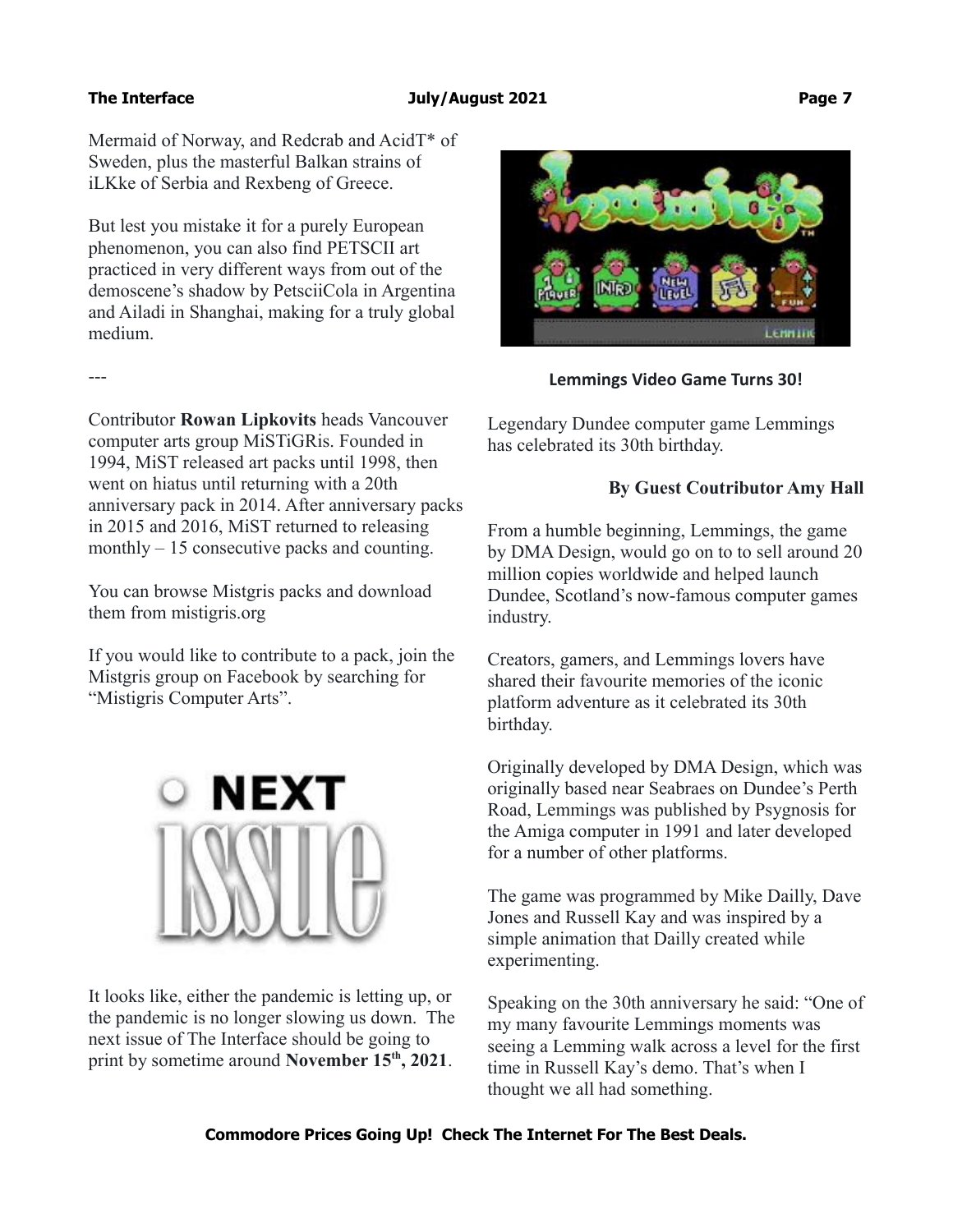"My biggest surprise with the game is how loved the music has been. To me it's always been functional, and slightly annoying. But to many, it's the sound of their childhood. Never thought that would have happened…

"This game helped change my life, and brought me more joy over the many years than I could have possibly imagined."

Despite the games success of the past three decades fellow original programmer Russell Kay still sometimes thinks it's amazing the Lemmings game saw light at all.

"It was actually rejected by almost everyone we showed it to, to start off with," said Russell, 51, a former pupil of Craigie High School who is now chief technology officer at Yo Yo Games in Dundee.

"It was 1990. I did the demo in 1989. But I was at my final year of university and I said 'I'm not doing this until I'm finished university and I can spend enough time on this'."

"I can also remember going to the bank manager and saying 'I make computer games I need a loan to buy an Amiga so I can actually write games for it'. He laughed me out. 'You are going to play games all day not do anything with it!"

"Little did he know that's exactly what I wanted it for – to make games…"

Since its release Lemmings has often been celebrated both in Dundee and further afield. In 2013 artist Alison Conway created bronze statues of three cute Lemmings which were erected just behind the old DMA Design offices on Perth Road.

Earlier this year Royal Mail U.K. also announced 12 new stamps celebrating British-designed

gaming icons with Lemmings being transformed in to a first class stamp.

### **ATTACK OF THE MOUSE CLONES**

### **by Guest Contributor Bo Zimmerman**

In 1985 Commodore brought the Amiga into the world, with its amazing GUI interface, which required a mouse. Also at this time, the GEOS GUI operating system was becoming quite popular for the Commodore 8-bit line of computers, such as the C64 and the brand new Commodore 128, and it also could benefit from a mouse.

The control ports that mice plugged into were not identical between the Amiga and C64/C128 line, so necessarily their mice would not be compatible with each other. However, since both the Commodore 128 and the Amiga (1000) had identical case colors, it was reasonable to produce mice that matched each other in color at least. What was NOT reasonable, however, was to produce mice that were completely IDENTICAL from the outside, while remaining incompatible with each other.

Oh, and also, there weren't just two of them, but three functionally different mice in the exact same case:

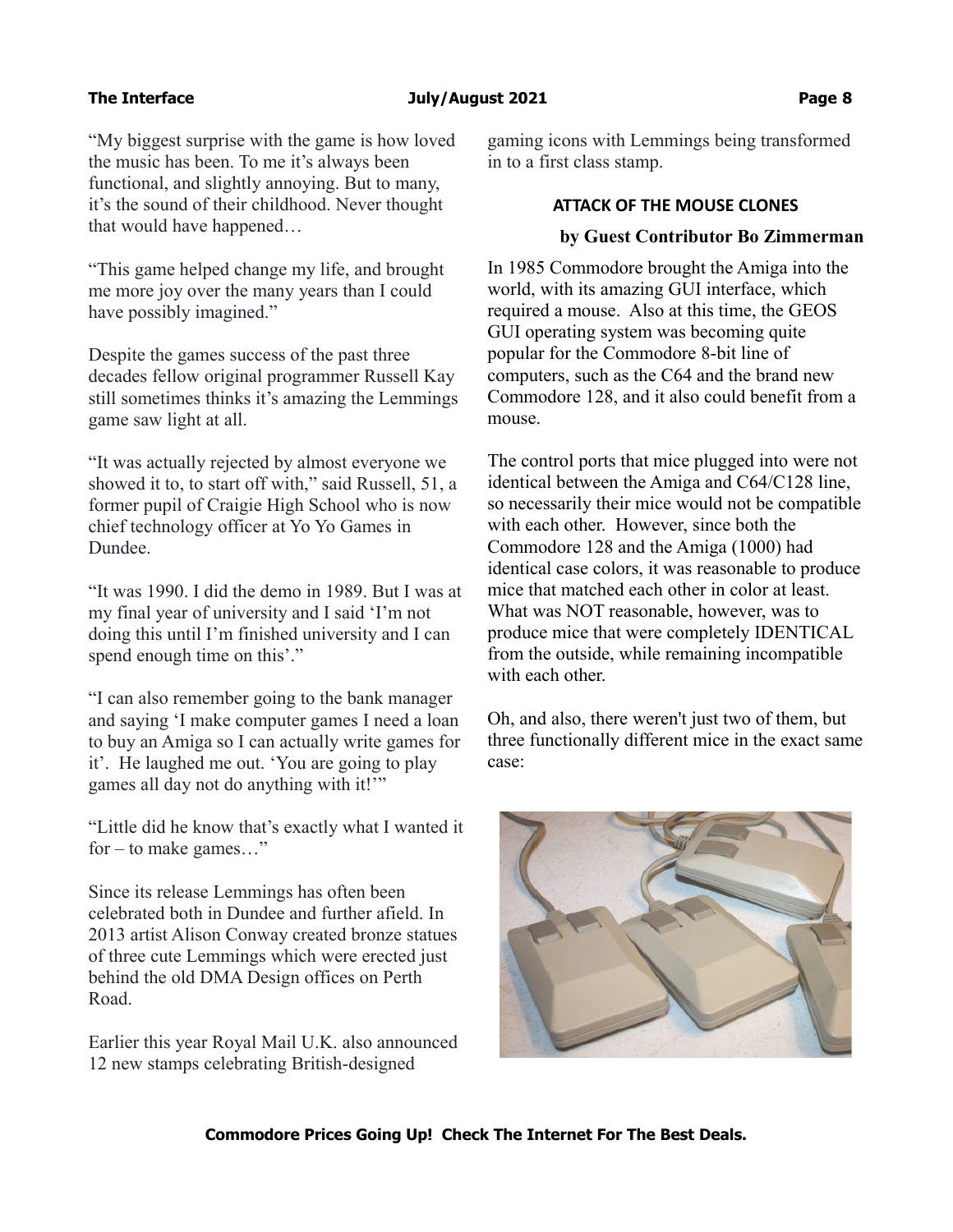### The Interface and Tuly/August 2021 **Page 9**

Let me introduce you to the Commodore 1350, Commodore 1351, and the Commodore 1352, also known as the Amiga "Tank" Mouse.

Released around Sept of 1985, the 1350 is the most odd of the three mice, as it's really a directional (non-proportional) Joystick stuck in a mouse case. It works with both the C64/C128 and the Amiga, but only as a joystick, and not as a very good one, since a mouse is a terrible way to persist directional movement.

In March/April of 1987, the 1351 mouse was released. This is a true proportional mouse for the Commodore 64 and 128, and it works very well for that purpose. GEOS was greatly enhanced by this product, and its design earned Commodore some sort of patent! The 1351 is also special in the fact that it can emulate the 1350 as a joystick by holding down the right button on boot.

In November of 1985, the Amiga became available for purchase, and that's when we first saw the Amiga "Tank" mouse in its original form. It wasn't until 1988, however, that it was marketed to Commodore PC users as the 1352. Like the 1351, it is a good and proper proportional mouse for Amigas and Commodore brand PCs. It is not compatible with PC "serial" mice, however. The big question: If you get handed one of these things, how do you tell them apart?

Well, let's start with the easiest thing to check: as you can tell by the picture above, they are absolutely identical from the top, so that's not the answer.

What about the cable ends? Since all three have different pinouts, perhaps the connector is different



Here you can see two kinds of connectors pictured: A pair of fat-but-shorter connectors on the right, and a longer-thinner connector on the left. All three of those are from Commodore 1351 mice. So-- not entirely helpful. Amiga mice tended to have the long-thin connectors, and the 1350 tended to have the short-fat connector, but as you can see, the 1351 could have either.

While the above is disappointing, there is ONE connector that is a dead giveaway:



The original Amiga 1000 mouse had a large angled connector designed to fit snugly into the side connector of the Amiga case. When you see one of these connectors, you can be sure you are looking at an Amiga mouse.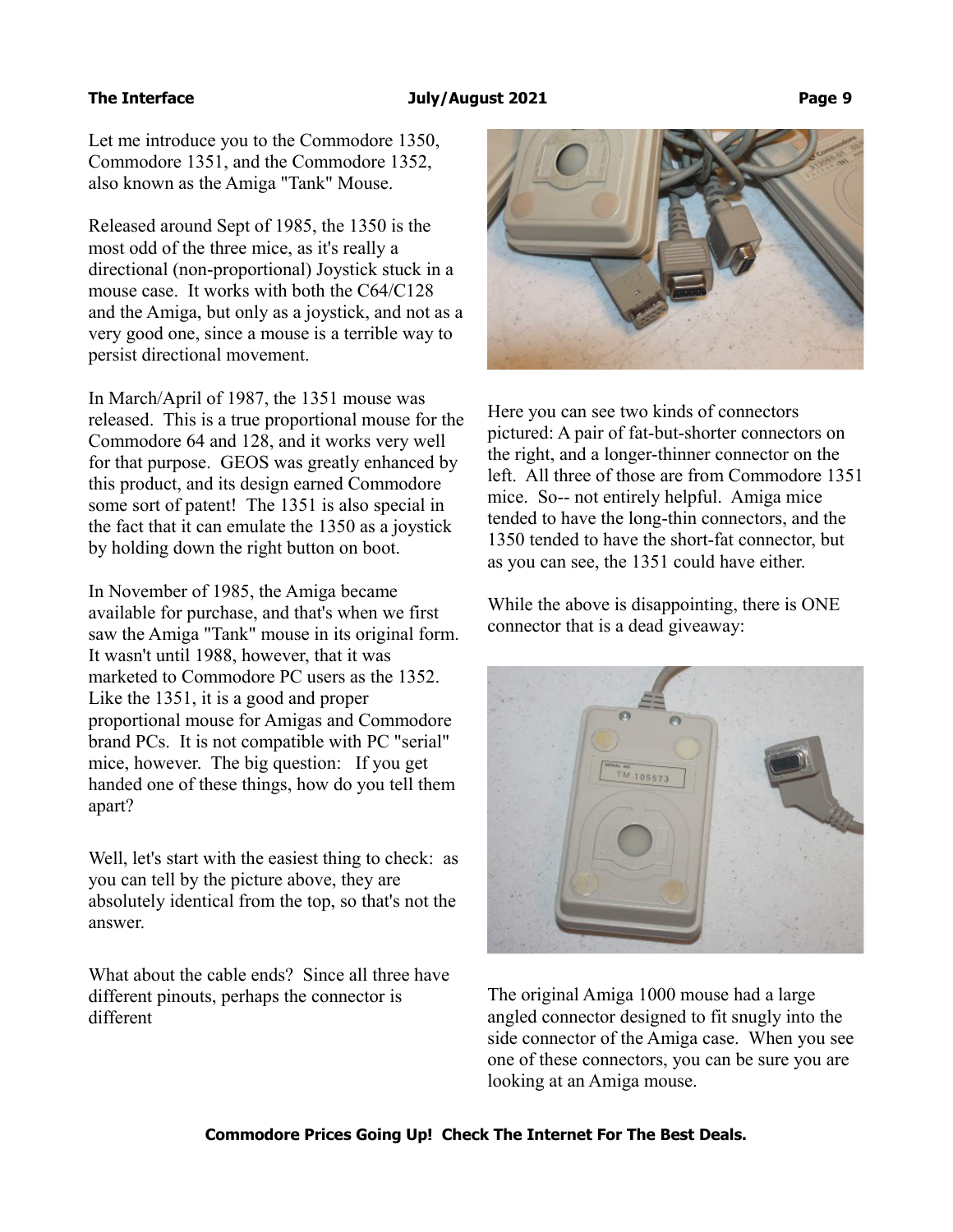### **The Interface The Interface Audio Equation 2021 Page 10**

OK, so what about the bottom labels? Surely Commodore put the model information on the bottom! Heck, we should have looked there first, so let's take a look:







Except for the odd 1351, and the giant AMIGA letters on a few A1000 mice (not pictured), there is no model information. Believe it or not, however, there are at least some patterns. You see, the top row are all 1350s, the middle are 1351s, and the bottom are Amiga mice.

Amiga mice seem to usually have similar looking bottom labels, even if there isn't any model information. They have those dark bold black letterings, the C= commodore lowercase logo, and a serial number beginning either with an A or B. However, there are exceptions to this as well. Pictured above is an Amiga 1000 mouse, with a lighter colored labeled and serial beginning with TM. Such labels have also been seen on non A-1000 mice.

The 1351s, when you are lucky, actually say 1351 on them. When you aren't lucky, you get the lighter colored C= Commodore logo and lettering with a simple numeric serial number. But mine is a small sample size, so who knows what variations are out there.

The 1350s are the only ones that say Commodore Business Machines on the bottom, again with lighter colored lettering than the Amigas, and a serial number beginning with X. Although, again, that's just my small sample size. But..... maybe you aren't comfortable with this method. After all, there's no way I can survey every single Commodore mouse. Suppose I made a mistake above, and some 1351s have labels that look like the Amiga, or some Amiga mice have labels like the 1350 or 1351s? Surely we can just pop the top off and look inside to tell the difference:



Now we are getting somewhere. This picture is the 1350, and it has a separate button board above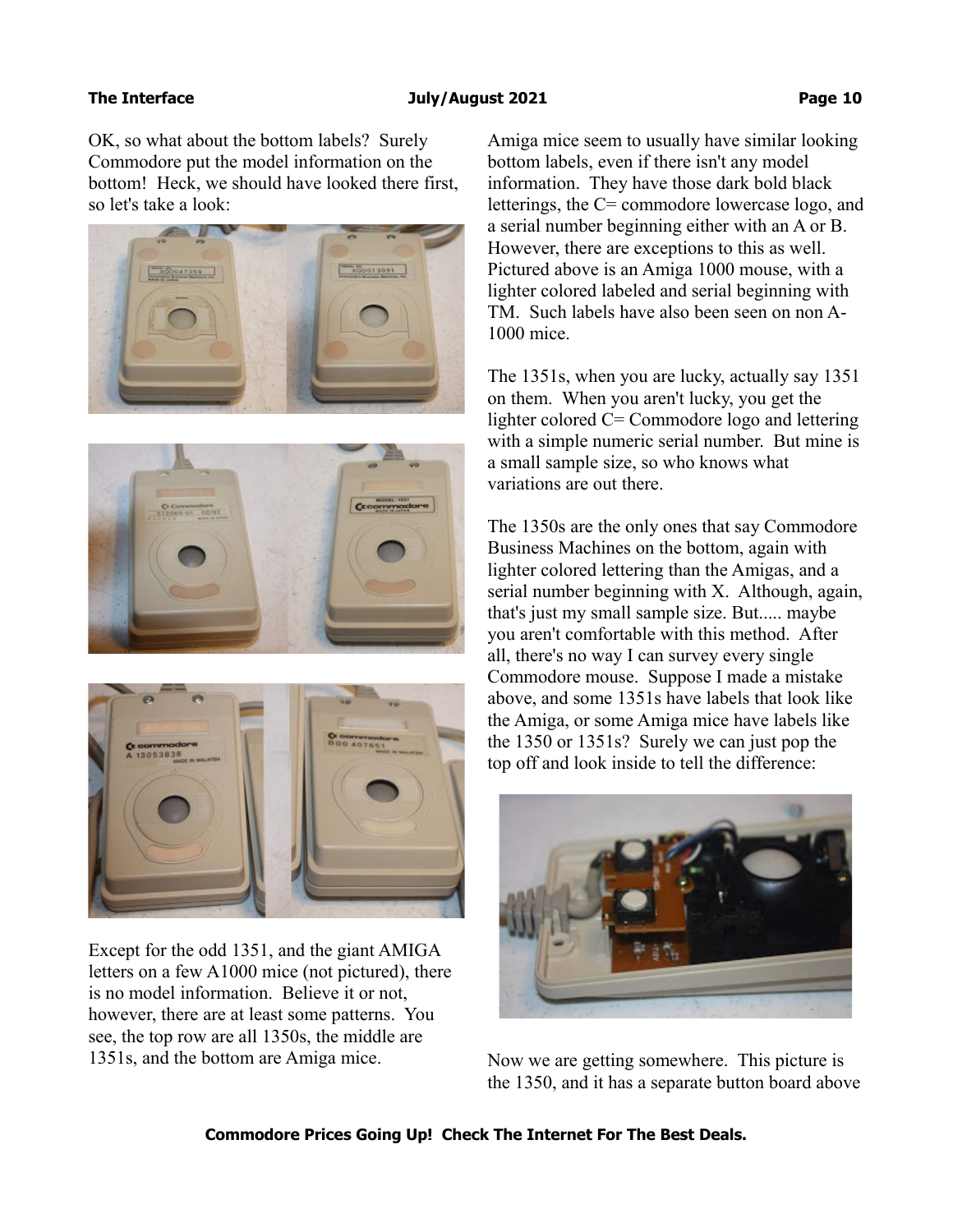the main board. So, that's how we can tell those from the 1351 and Amiga mice below, right? Wrong. The raise "button board" seems to be more a sign of when the mouse was made than the model. Since the 1350 and the Amiga mice were made earlier than the 1351, the early revisions will often have this raised button board. Meanwhile, later versions of the 1351 and the Amiga mouse will all be single-boards, as shown below. As far as I know, the limited run 1350s do all have that raised board, but I could be surprised.





The later boards on the 1351 and Amiga mouse respectively, pictured above, have their components consolidated to a single board. The later 1351s don't seem to have any resisters along the left-hand-side of the board, while the later Amiga mice always do -- either three or five, depending on revision.

The biggest difference, however, and the one

certain SURE-FIRE way to tell the difference between these three mice is the chip inside.

So that's the answer!

Except that it's a little complicated.



The Commodore 1351 mouse is easy. It almost always has a  $C = \text{CSG } 5717$  chip in it. In fact, that same chip also appears in several 1351 clones I ran across, such as the CMD SmartMouse. So, if you see the CSG 5717 inside, you know you are looking at a 1351, period. Although, I found a 1351 online with a chip labeled "390209-01" -- so I guess that one too?



The Commodore 1350 has a chip which is probably a little "CMOS 4 bit microprocessor with A/D converter". This would make sense, since the analog signal from the wheel sensors are converted into simple on-off signals for the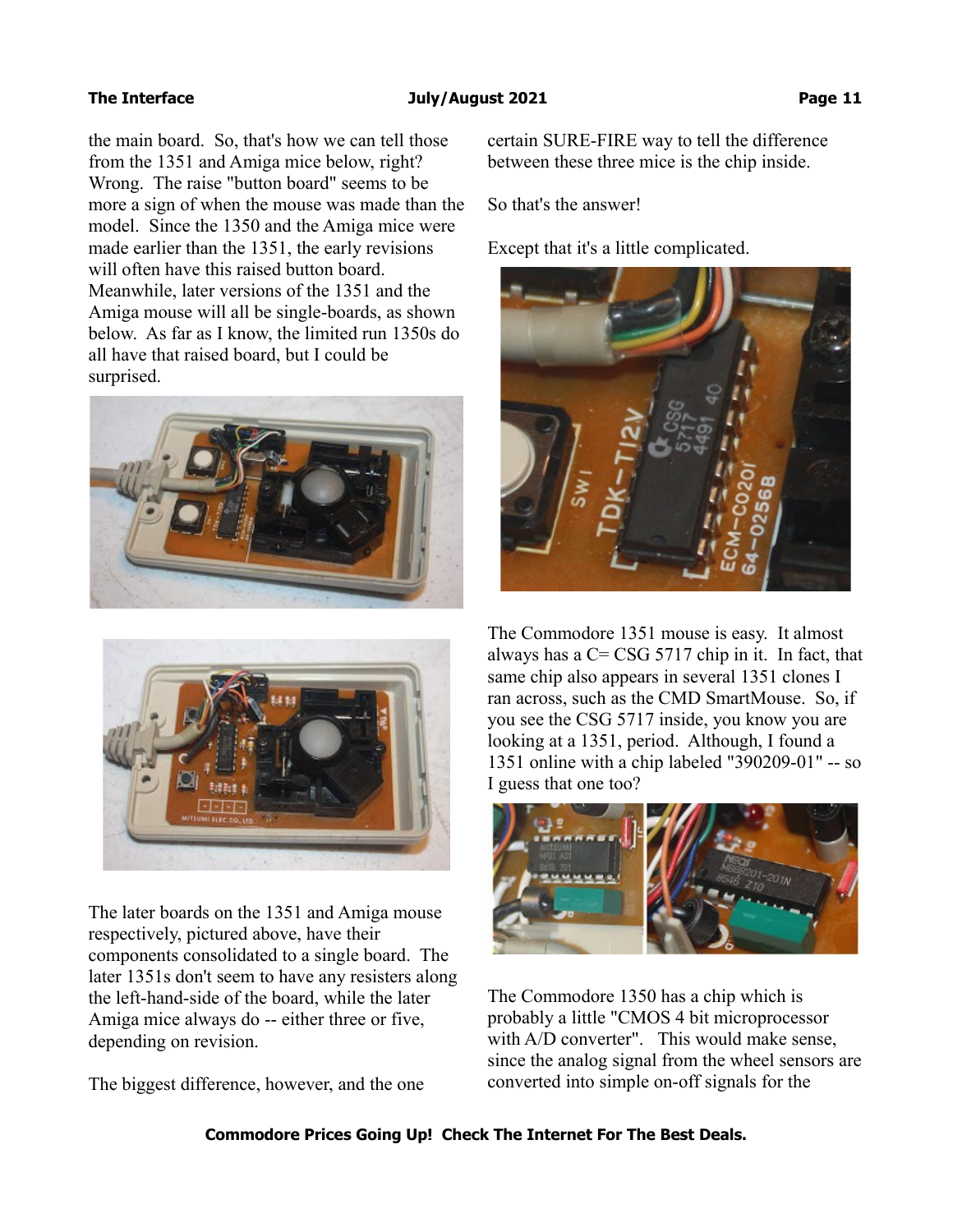various directions. In this case, I'm seeing the Mitsumi MP01 and the MB88201



### So!

That's the best I could come up with. Clues in the labels and the connector, and then a final answer in the chip, if you are able to find the model number online to figure out what kind of chip it is. If you have a Commodore or Amiga mouse with a serial label different from the ones discussed above, please drop me a [line.](http://www.zimmers.net/email/form-page.html)

There might also be a way to check for the rightmouse-button on pin 9 of the Amiga mouse, but I was aiming for more visual inspection methods, so I didn't investigate this. Still, if you want to pursue that, here is a pinout comparison. The 1350 is labeled here as "1351 Joystick Mode".

| Pin            | Amiga<br>Joystick | Amiga Mouse       | Mode         | 1351 Joystick 1351 Proportional<br>Mode |
|----------------|-------------------|-------------------|--------------|-----------------------------------------|
| 1              | Up                | V-pulse           | Up           | Right button                            |
| $\overline{2}$ | Down              | H-pulse           | Down         | Unused                                  |
| 3              | Left              | VO-pulse          | Left         | Unused                                  |
| 4              | Right             | HQ-pulse          | Right        | Unused                                  |
| 5              | n/c               | Button 3 (Middle) | Unused       | Y-position                              |
| 6              | Button 1          | Button 1 (Left)   | Left button  | Left button                             |
| 7              | $+5V$             | $+5V$             | $+5V$        | $+5V$                                   |
| 8              | <b>GND</b>        | GND               | GND          | <b>GND</b>                              |
| $\mathbf{Q}$   | Button 2          | Button 2 (Right)  | Right button | X-position                              |

Clearly Commodore should have thought about the confusion that might erupt around three products that look so similar, but which are functionally so different. Hopefully this post can help anyone faced with the frustrating situation I found myself in today trying to distinguish

between a pile of tank mice from someone else's collection.



### **A New Forty Year Old Video Game**

### **by Guest Contributor Jim Orlando**

In the past I participated in an annual weekend game programming jam here in Toronto called TOJam. An amazing event where incredible gamers, coders, artists, etc create video games from scratch over a long-weekend. This inspired me this weekend to go 8-bit "retro" and complete a version of my favourite arcade game, Williams Defender (released in 1981) on my original Commodore PET home computer (also from 1981).

### **Commodore PET**

I am always intrigued by the unsung behind-thescenes technology and people. There are many famous people from that 8-bit computing era (notably Bill Gates and Steve Jobs), but many others were involved as well. Commodore was founded as a typewriter repair shop by Jack Tramiel, and over the years, branched into office furniture and calculators. Recognizing that home computers were the next calculator, Jack/Commodore bought Chuck Peddle's MOS Technology processor company, and Chuck designed the Commodore PET. The PET is one of the original home computers and was released in 1977 at the same time as the Jobs/Wozniak Apple II and Radio Shack TRS-80; people refer to the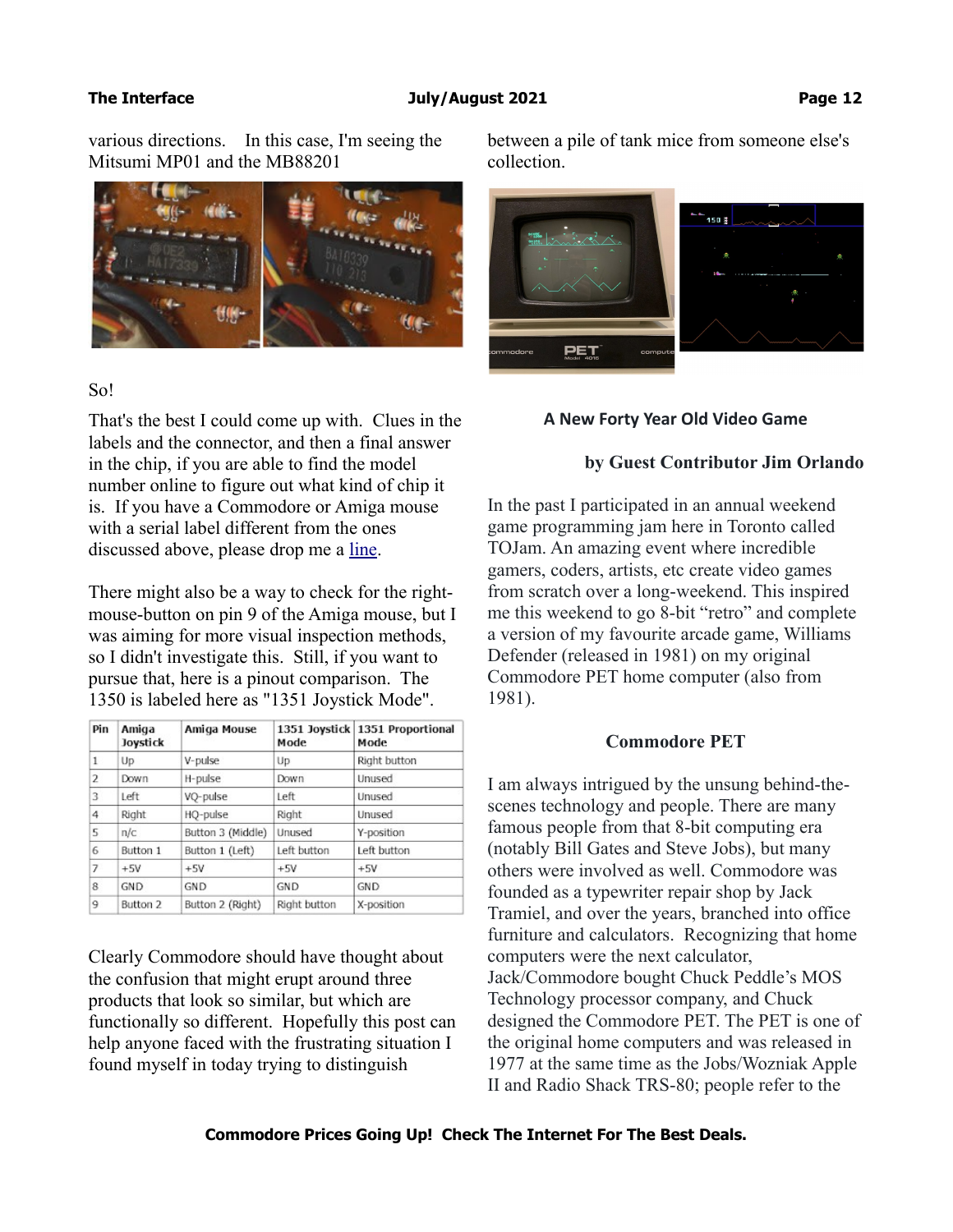### **The Interface The Interface Control Control and August 2021 Page 13 Page 13**

PET, Apple II and TRS-80 machines as the 1977 Trinity. The PET featured an 8-bit 6502 processor, monochrome screen, had a fixed "PETSCII" character set, and a fully-loaded machine came with 32 kilobytes of memory.

Chuck Peddle's 6502 processor was the heart of the 8-bit computer era. Super-functional (although no multiplication/division) and dirtcheap (\$25), it became the workhorse chip inside most home computers, arcade machines and home video game machines of the late 1970s and well into the 1980s. The 6502 was used in the Apple II, Commodore 64 (and the earlier Commodore PET described above), the original Atari 2600 video game system, and the even original Nintendo NES.

## **Williams Defender**

Defender is my favourite arcade video game, and programmer Eugene Jarvis is another one of my behind-the-scenes heroes. He was a pinball machine designer working for Williams, saw the success of Space Invaders in arcades and convinced Williams to expand into the video arcade game business. His first video game, Defender, became a fixture alongside PacMan and Donkey Kong in arcades everywhere. Released in 1981, the game was ahead of its time on many fronts: a 16-colour giant screen, and two processors controlling the graphics and sound. It was one of the first "side scrollers" (later popularized by Super Mario Brothers), had more control buttons than was typical for the day, and the graphics and sound were best-in-class.

## **Defender 2020 for the Commodore PET**

My challenge was to try to jam as much as possible from the original arcade game into the constrained PET hardware, and to do it as quickly as possible. While from the same 8-bit era, the PET is far more limited than the custom Defender hardware. The PET was built on 1977 hardware,

and Defender on 1981 hardware — two full Moore's Law 18-month double-the-transistorcount cycles. The PET has monochrome fixed character graphics vs. Defender's pixel-level 16 colour control, single vs. dual processors, 40x25 character display vs. 292×240 pixels and a keyboard only / no joystick.

The result? Well you have to squint a bit but it's definitely playable— my PET game uses arrows (↑) as the humans on the planet, and pi symbols  $(\pi)$  as the evil aliens flying around seeking to grab the humans and turn them into mutants. Q, A and Z keys on the built-in PET keyboard replace the joystick. You can try out Defender 2020 for Commodore PET in an online simulator. (Thanks to Norbert Landsteiner for hosting it on his retro PET website!)

If you want a more complete experience, you can download the Commodore VICE emulator (PC/Mac), download the Defender game [at]

## <https://www.masswerk.at/pet/prgs/>

and drag the game into the emulator to get it going.

And of course if you want the full experience, you can try it on your own PET if you happen to have one kicking around. Thanks to members of the Toronto PET Users Group (TPUG) for testing it on a few different machines for me.

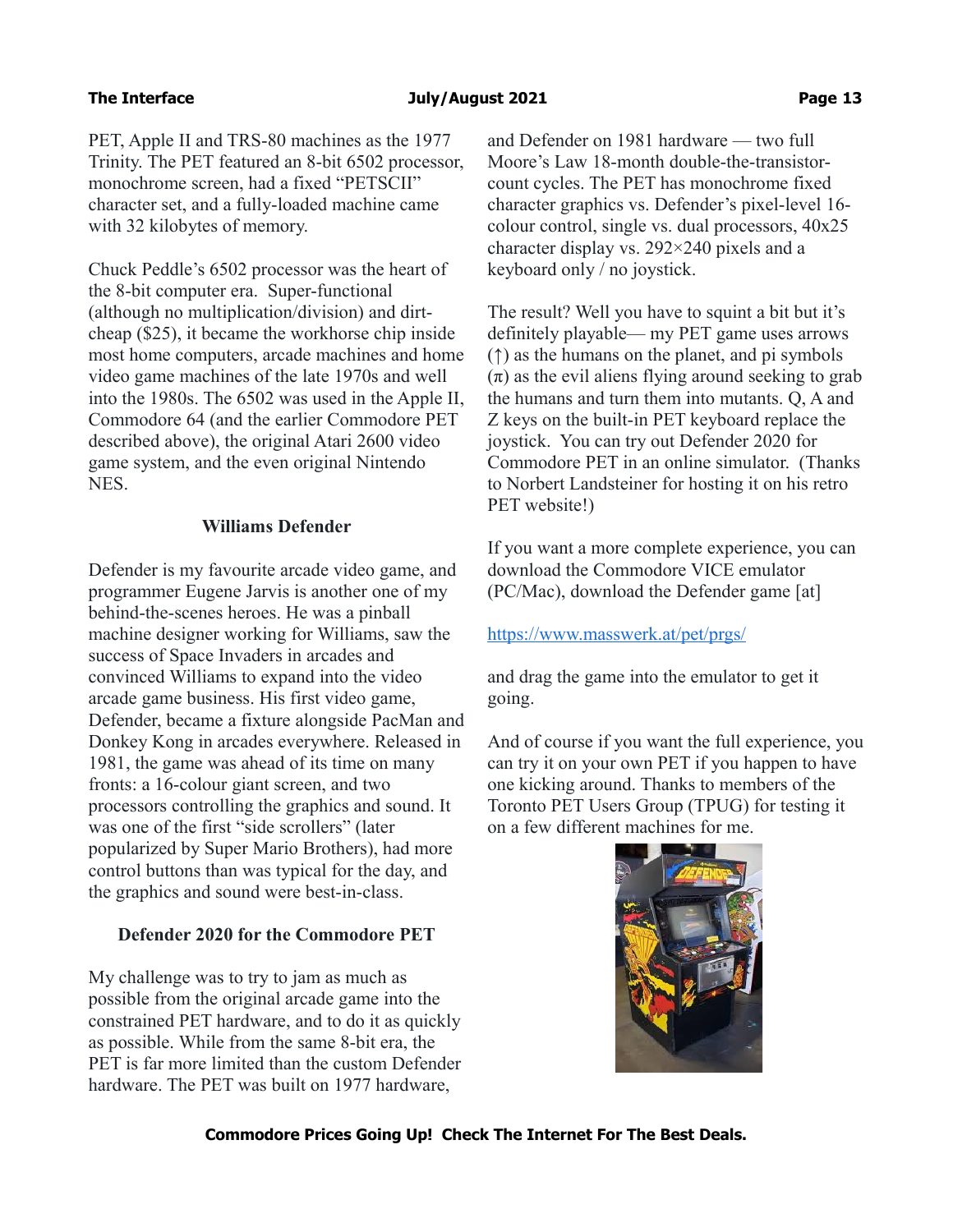

### **Another for the Forty Year Old Computer**

### **by Guest Contributor Jim Orlando**

In May 2020, I participated in a weekend game hackathon and created a clone of my favourite arcade game, Williams Defender, for my forty year old 8-bit Commodore PET computer. Programming the game was a tribute to Chuck Peddle, the inventor of the 6502 processor who had recently passed away. The 6502 chip essentially launched the personal computer industry and was the processor in the early Apple, Atari, Nintendo, Commodore and most other 8-bit machines (think of it as the "Intel inside" for the 8-bit era, although it was made by a different company called MOS which eventually got bought by Commodore).

I liken programming older machines in "machine code" to solving puzzles — sometimes you optimize for space since memory is limited, sometimes you optimize for performance since the processor is relatively slow, and sometimes you optimize for typing since editors are fairly primitive (no copy-and-paste, for example, so you end up creating more subroutines and loops to save typing time). But overall, those little dopamine "hits" you get from writing a good subroutine or making something move just a little bit faster probably triggers the same paths as solving a Sodoku or crossword puzzle.

On a different topic, we recently saw the "passing" of another historical computer technology — Adobe Flash. If you don't know Flash, it was the technology behind many (probably most) casual games on the internet and on Facebook (i.e,. most casual games before iPhone). Flash was used in all kinds of games — Scrabble, Bingo, Farmville, etc. In July 2017, Adobe announced that it would cease support of Flash at the end of 2020, and as we head further into 2021 it seems that most browsers will soon prevent Flash from being installed (and hence stop Flash games from being played).

My favourite Flash game? Desktop Tower Defense, a game popular in the late 2000s that involved setting up "towers" to steer and shoot "creeps" before they exit. From Wikipedia:

"In the game, the player must stop a set number of enemies, known in the genre as "creeps", from reaching a set point on the playing field. This is accomplished by building and upgrading towers that shoot at, damage and kill the enemy creeps before they are able to reach their objective. Unlike many other tower defense games, the path of the creeps themselves is not set; instead, the towers built determine the path of the creeps, who take the shortest path they can find to the exit."

Programming a new version of Desktop Tower Defense for my 40-year old Commodore PET became my new 2020 holiday project. The graphics on these old machines is challenging at best, and the amount of CPU you have to implement stuff is definitely constrained. I had to simplify the game to have only two types of towers (a sniper and a rocket launcher, the original has eight different types) and creeps have only one entrance and one exit (in the main version of the original, creeps enter from the left and top, and exit at the right and bottom).

But, despite running on a 40-year old 6502 processor clocking at 1MHz with 32K of memory,